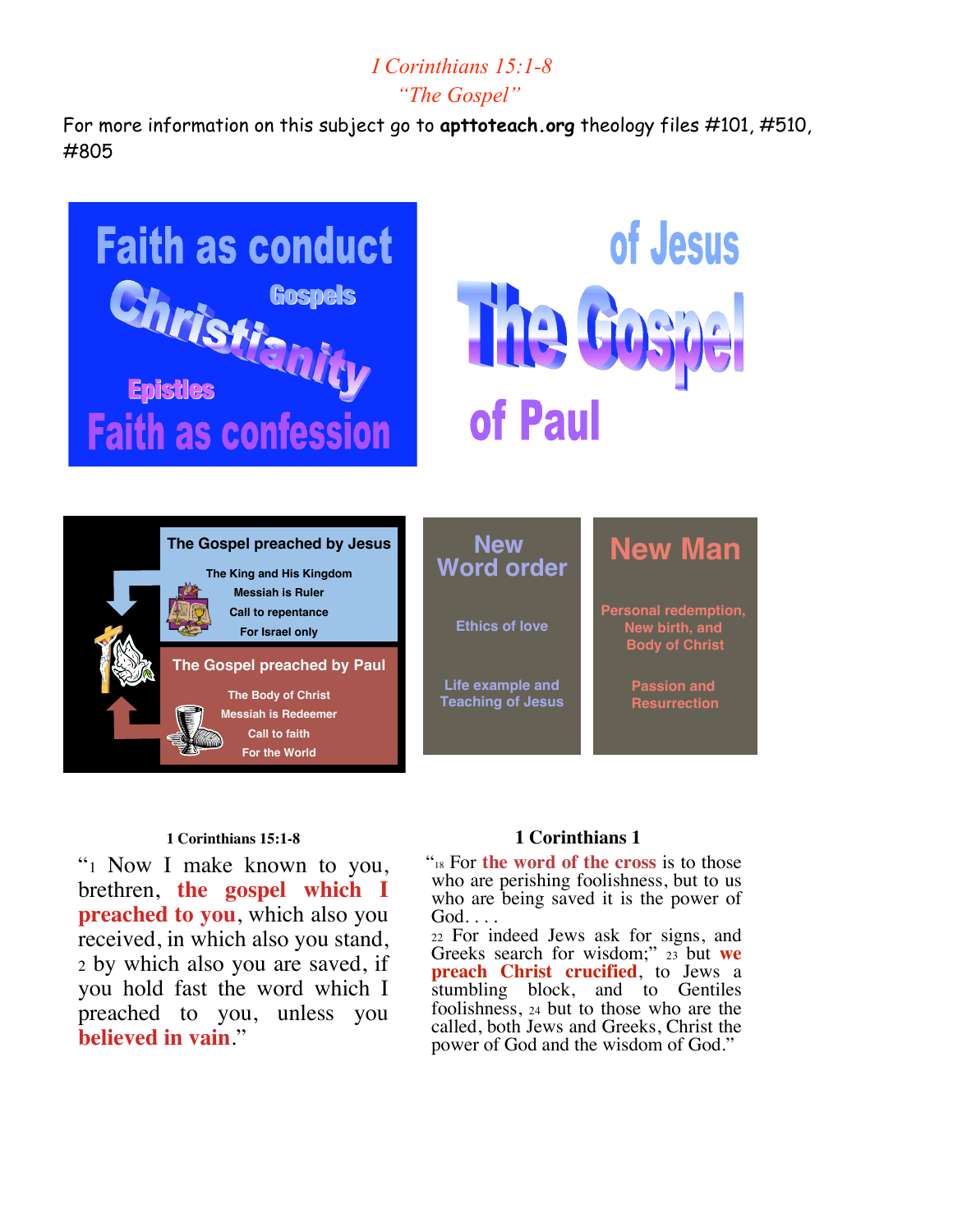

#### **What is vain belief? What is vain belief?**

- $\checkmark$  Faith that does not endure. We must **persevere in faith.** Matt.13:18-22
- $\checkmark$  Faith that has no foundation in truth or **fact.** 1 Cor.15:17 "if Christ is not raised your faith is vain."
- $\checkmark$  Faith that does not manifest a life that **follows Christ**. 2 Cor.6:1 "we also urge you not to receive the grace of God in vain." Eph.2:8-10

#### **1 Corinthians 15:1-8**

"5 and that He **appeared** to Cephas, then to the twelve. <sup>6</sup> After that He appeared to more than five hundred brethren at one time, most of whom remain until now, but some have fallen asleep;  $\tau$  then He appeared to James, then to all the apostles; <sup>8</sup> and last of all, as it were to one untimely born, He appeared to me also."

## **Galatians 1**

"<sup>11</sup> For I would have you know, brethren, that the gospel which was preached by me is not according to man. 12 For I neither received it from man, nor was I taught it, but {I received it} **through a revelation of Jesus Christ**."

#### **I Corinthians 15:1-8**

"3 For I delivered to you as of **first importance** what I also received, that Christ **died for our sins** according to the Scriptures, 4 and that He was buried, and that He was **raised** on the third day according to the Scriptures,"

### **2 Peter 1:16**

"For we did not follow cleverly devised tales when we made known to you the power and coming of our Lord Jesus Christ, but we were **eyewitnesses** of His majesty."